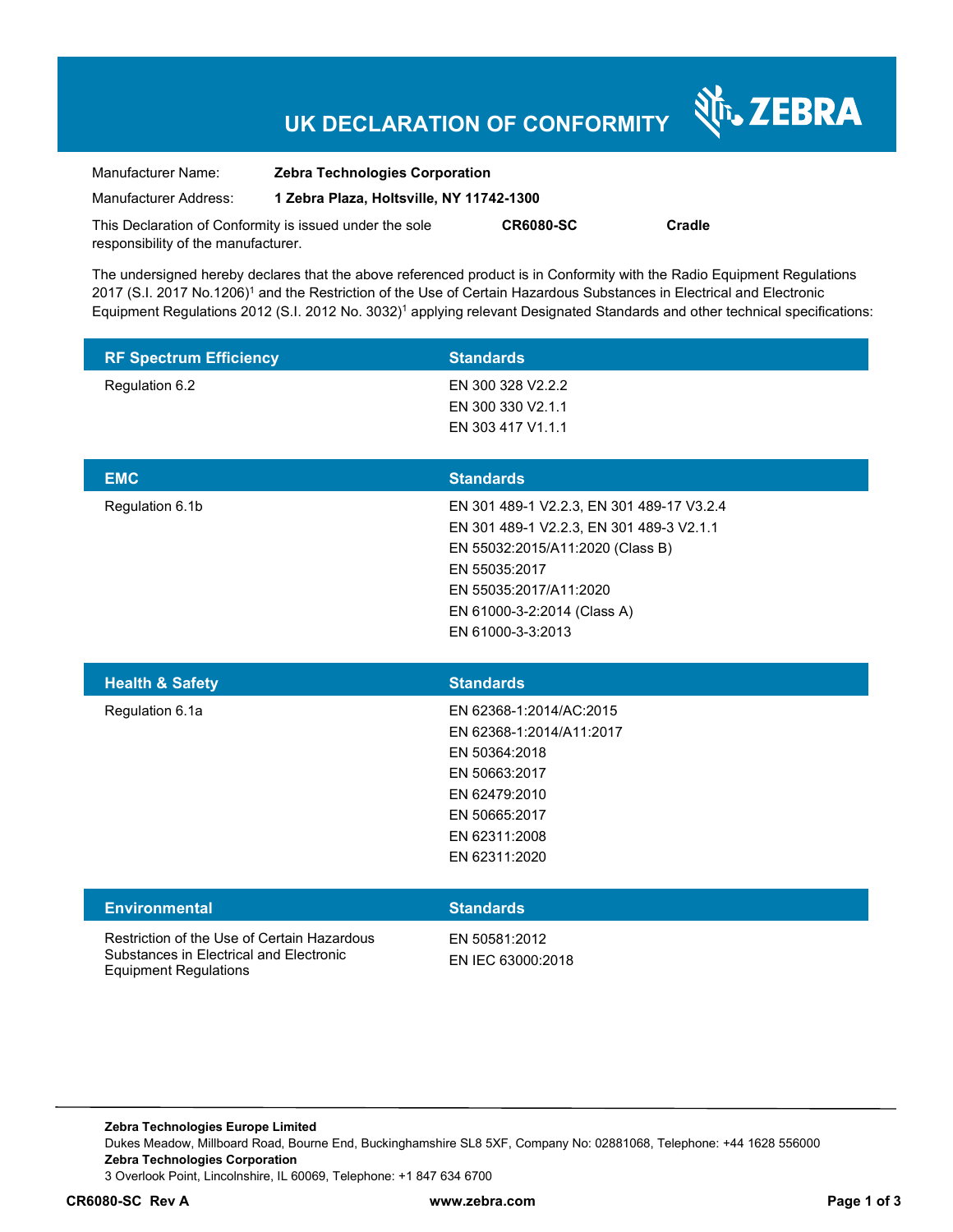## **UK DECLARATION OF CONFORMITY**

With regard to the Radio Equipment Regulations 2017 (S.I. 2017 No.1206)<sup>1</sup>, the conformity assessment procedure referred to in regulation 41(4)(a) and detailed in Schedule 2 has been followed.

1 As amended by applicable EU withdrawal legislation implemented at the time of issuing this declaration

#### **Signed on behalf of Zebra Technologies Corporation**

*(Signature of authorized person)* Marco Belli Rev: A Sr. Manager, Regulatory **Date: 30 April 2021** Place: Bourne End, UK

र्शे<sub>ि</sub>, ZEBRA